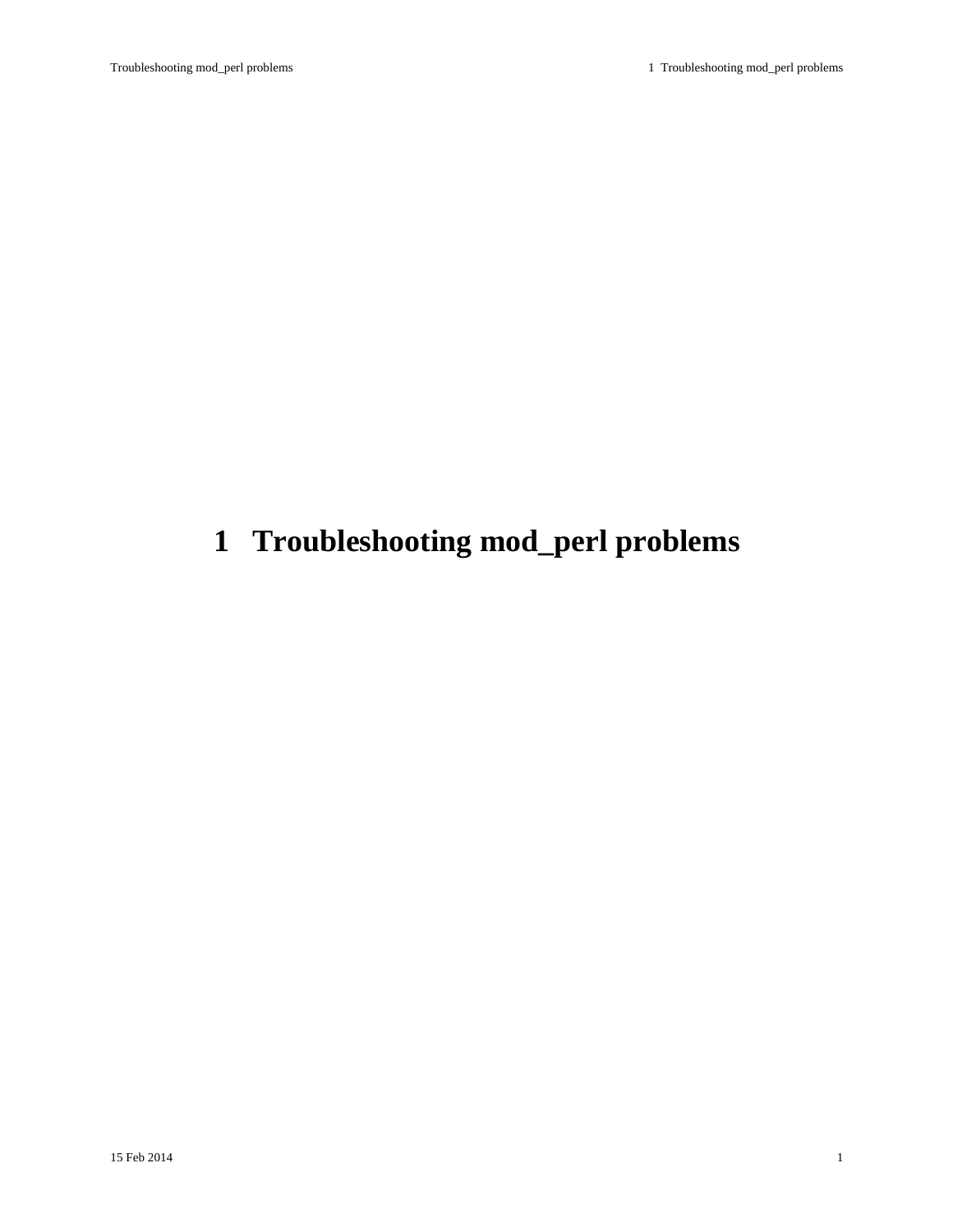## <span id="page-1-0"></span>**1.1 Description**

Frequently encountered problems (warnings and fatal errors) and their troubleshooting.

## <span id="page-1-1"></span>**1.2 Building and Installation**

### <span id="page-1-2"></span>*1.2.1 Cannot find -lgdbm / libgdbm.so.3: open failed: No such file or directory*

Please see: Missing or Misconfigured libgdbm.so.

Also it seems that on Solaris this exact issue doesn't show up at compile time, but at run time, so you may see the errors like:

 .../mod\_perl-1.99\_17/blib/arch/auto/APR/APR.so' for module APR: ld.so.1: /usr/local/ActivePerl-5.8/bin/perl: fatal: libgdbm.so.3: open failed: No such file or directory at ...5.8.3/sun4-solaris-thread-multi/DynaLoader.pm line 229.

the solution is the same, make sure that you have the libgdbm shared library and it's properly symlinked.

## <span id="page-1-3"></span>**1.3 Configuration and Startup**

#### <span id="page-1-4"></span>*1.3.1 Can't locate TestFilter/in\_str\_consume.pm in* **@INC***...*

Sometimes you get a problem of perl not being able to locate a certain Perl module. This can happen in the mod\_perl test suite or in the normal mod\_perl setup. One of the possible reasons is a low limit on the number of files that can be opened by a single process. To check whether this is the problem run the process under strace(1) or an equivalent utility.

For example on OpenBSD 3.5 the default setting for a maximum number of files opened by a single process seems to be 64, so when you try to run the mod\_perl test suite, which opens a few hundreds of files, you will have a problem. e.g. the test suite may fail as:

 [Wed Aug 25 09:49:40 2004] [info] 26 Apache2:: modules loaded [Wed Aug 25 09:49:40 2004] [info] 7 APR:: modules loaded [Wed Aug 25 09:49:40 2004] [info] base server + 20 vhosts ready to run tests [Wed Aug 25 09:49:40 2004] [error] Can't locate TestFilter/in\_str\_consume.pm in @INC (@INC contains: ...

Running the system calls tracing program  $(ktrace(1)$  on OpenBSD,  $strace(1)$  on Linux):

 % sudo ktrace -d /usr/local/apache/bin/httpd -d /tmp/mod\_perl-2.0/t \ -f /tmp/mod\_perl-2.0/t/conf/httpd.conf -DAPACHE2 -X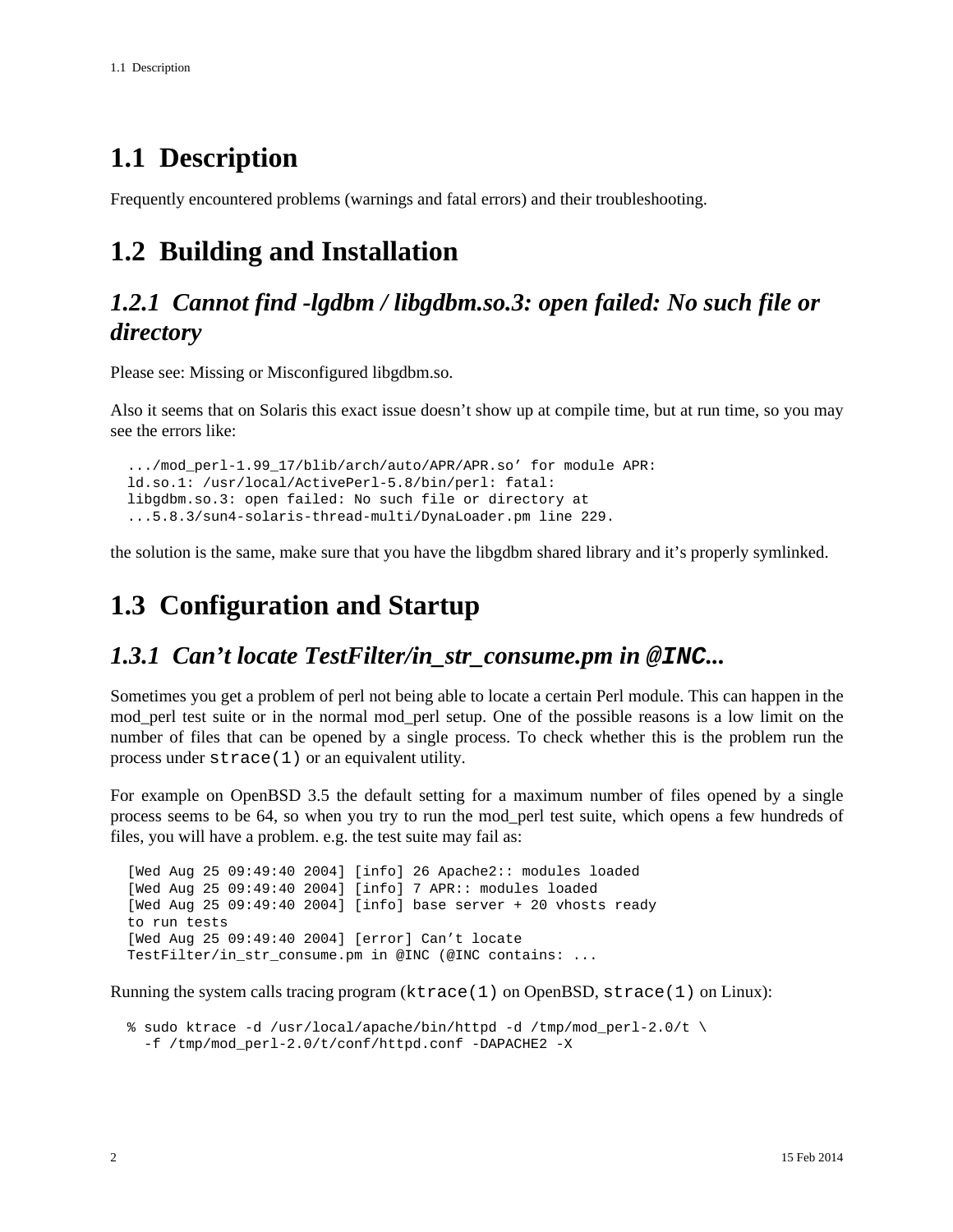looking at the ktrace dump reveals:

 16641 httpd NAMI "/tmp/mod\_perl-2.0/t/lib/TestFilter/in\_str\_consume.pmc" 16641 httpd RET stat -1 errno 2 No such file or directory 16641 httpd CALL open(0x3cdae100,0,0) 16641 httpd RET open -1 errno 24 Too many open files

It's clear that Perl can't load *TestFilter/in\_str\_consume.pm* because it can't open the file.

This problem can be resolved by increasing the open file limit to 128 (or higher):

\$ ulimit -n 128

### <span id="page-2-0"></span>*1.3.2 "mod\_perl.c" is not compatible with this version of Apache (found 20020628, need 20020903)*

That error message means that mod\_perl was built against Apache released on or post-20020628, but you are trying to load it against one released on or post-20020903. You will see the same error message for any other Apache module -- this is an error coming from Apache, not mod\_perl.

Apache bumps up a special magic number every time it does a binary incompatible change, and then it makes sure that all modules that it loads were compiled against the same compatibility generation (which may include only one or quite a few Apache releases).

You may encounter this situation when you upgrade to a newer Apache, without rebuilding mod\_perl. Or when you have several versions of Apache installed on the same system. Or when you install prepackaged binary versions which aren't coming from the source and aren't made against the same Apache version.

The solution is to have mod\_perl built against the same Apache installed on your system. So either build from source or contact your binary version supplier and get a proper package(s) from them.

### <span id="page-2-1"></span>*1.3.3 Server Hanging at the Startup*

First you need to figure out where it hangs. strace(1) or an equivalent utility can be used to discover which call the server hangs on. You need to start the process in the single server mode so you will have only one process to monitor.

For example if the server hangs during 'make test', you should run:

```
 % cd modperl-2.0
 % strace /path/to/httpd -d t -f t/conf/httpd.conf \
   -DAPACHE2 -DONE_PROCESS -DNO_DETATCH
```
(and may be -DPERL\_USEITHREADS if it was in the original output of make test.)

If the trace ends with: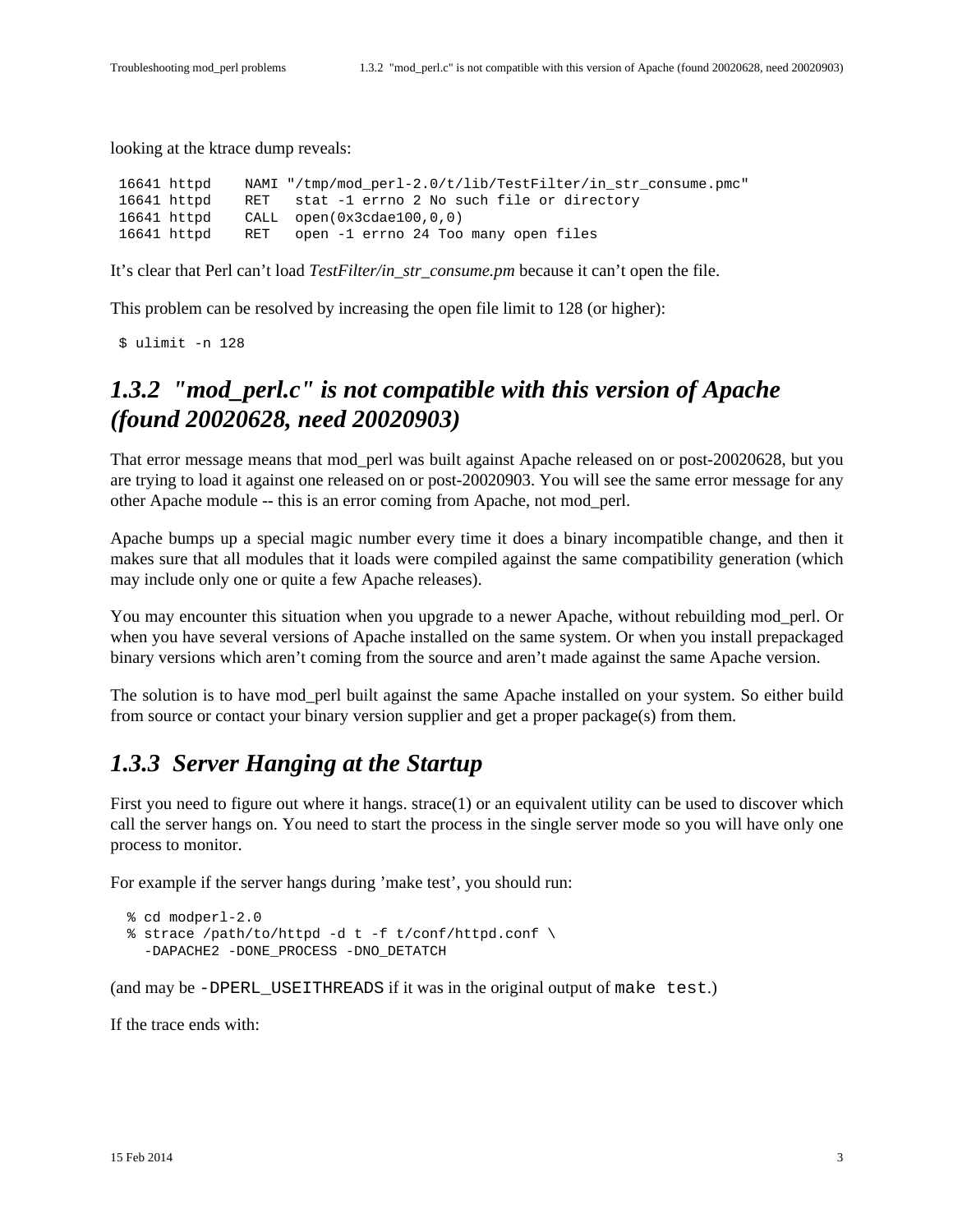```
 open("/dev/random", O_RDONLY) = 3
 read(3, <unfinished ...>
```
then you have a problem with your OS, as */dev/random* doesn't have enough entropy to give the required random data, and therefore it hangs. This may happen in apr\_uuid\_get() C call or Perl APR::UUID->new.

The solution in this case is either to fix the problem with your OS, so that

% perl -le 'open I, "/dev/random"; read I, \$d, 10; print \$d'

will print some random data and not block. Or you can use an even simpler test:

```
 % cat /dev/random
```
which should print some random data and not block.

If you can't fix the OS problem, you can rebuild Apache 2.0 with --with-devrandom=/dev/urandom - however, that is not secure for certain needs. Alternatively setup EGD and rebuild Apache 2.0 with --with-egd. Apache 2.1/apr-1.1 will have a self-contained PRNG generator built-in, which won't rely on */dev/random*.

### <span id="page-3-0"></span>*1.3.4 (28)No space left on device*

httpd-2.0 is not very helpful at telling which device has run out of precious space. Most of the time when you get an error like:

```
 (28)No space left on device:
 mod_rewrite: could not create rewrite_log_lock
```
it means that your system have run out of semaphore arrays. Sometimes it's full with legitimate semaphores at other times it's because some application has leaked semaphores and haven't cleaned them up during the shutdown (which is usually the case when an application segfaults).

Use the relevant application to list the ipc facilities usage. On most Unix platforms this is usually an ipcs(1) utility. For example linux to list the semaphore arrays you should execute:

| % ipcs -s          |                           |       |       |       |  |  |
|--------------------|---------------------------|-------|-------|-------|--|--|
| $- - - - - - -$    | Semaphore Arrays -------- |       |       |       |  |  |
| kev                | semid                     | owner | perms | nsems |  |  |
| 0x00000000 2686976 |                           | stas  | 600   |       |  |  |
| 0x00000000 2719745 |                           | stas  | 600   |       |  |  |
| 0x00000000 2752514 |                           | stas  | 600   |       |  |  |
|                    |                           |       |       |       |  |  |

Next you have to figure out what are the dead ones and remove them. For example to remove the semid 2719745 execute:

% ipcrm -s 2719745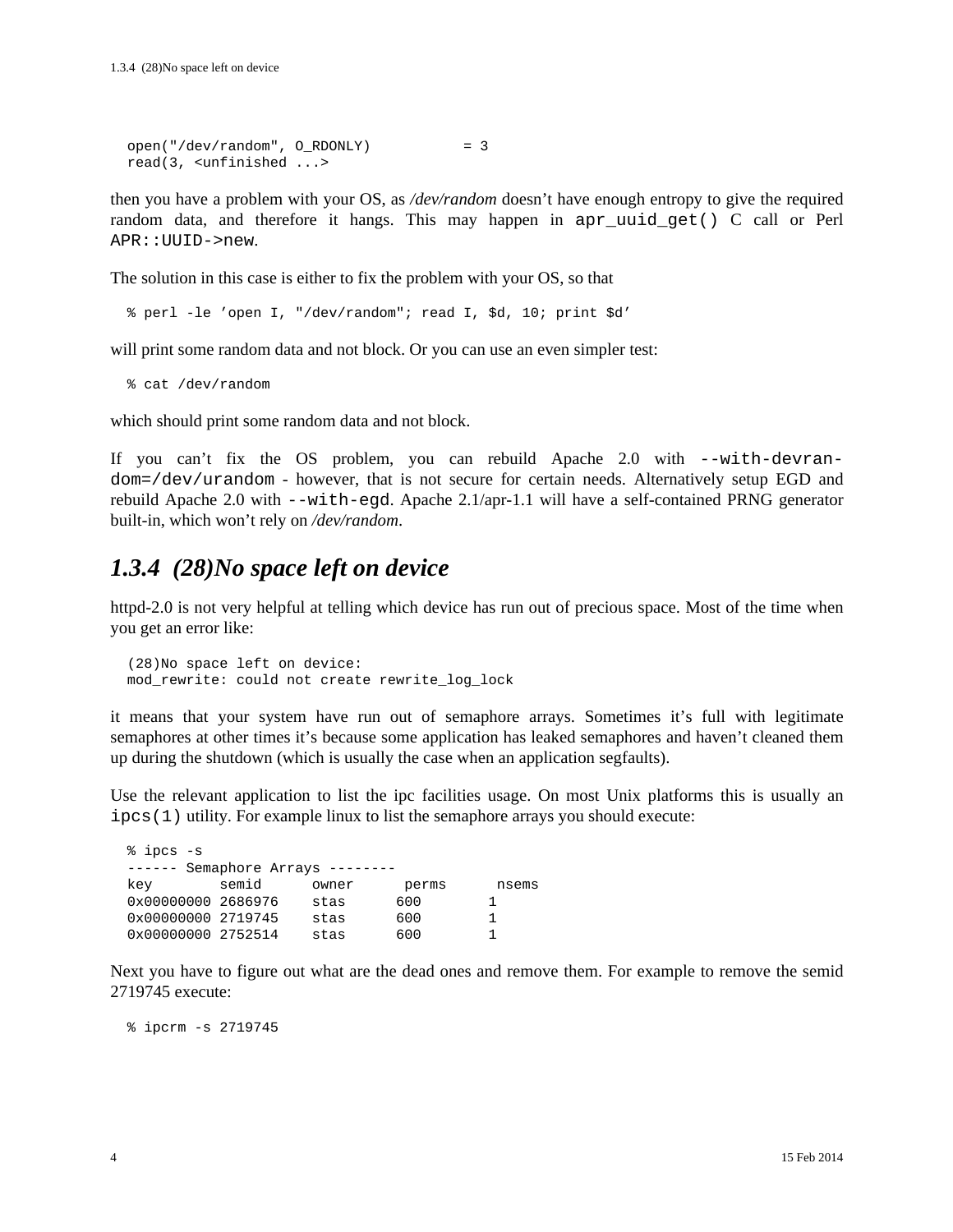Instead of manually removing each (and sometimes there can be many of them), and if you know that none of listed the semaphores is really used (all leaked), you can try to remove them all:

% ipcs -s | perl -ane ''ipcrm -s \$F[1]''

httpd-2.0 seems to use the key 0x00000000 for its semaphores on Linux, so to remove only those that match that key you can use:

% ipcs -s | perl -ane '/^0x00000000/ && 'ipcrm -s \$F[1]''

Notice that on other platforms the output of ipcs -s might be different, so you may need to apply a different Perl one-liner.

#### <span id="page-4-0"></span>*1.3.5 Segmentation Fault when Using DBI*

Update DBI to at least version 1.31.

### <span id="page-4-1"></span>*1.3.6 <Perl> directive missing closing '>'*

See the Apache2::PerlSections manpage.

### <span id="page-4-2"></span>*1.3.7 'Invalid per-unknown PerlOption: ParseHeaders' on HP-UX 11 for PA-RISC*

When building mod\_perl 2.0 on HP-UX 11 for PA-RISC architecture, using the HP ANSI C compiler, please make sure you have installed patches PHSS\_29484 and PHSS\_29485. Once installed the issue should go away.

### <span id="page-4-3"></span>**1.4 Shutdown and Restart**

Issues happening during server shutdown and restart, or during specific interpreter shutdown at runtime with threaded mpm.

#### <span id="page-4-4"></span>*1.4.1 Subroutines in <perl> sections under threaded mpm*

If you have defined a subroutine inside a <perl> section, under threaded mpm (or under perl with enabled ithreads which spawn its own ithreads), like so:

```
 <Perl>
   sub foo {}
 </Perl>
```
At the server shutdown, or when any interpreter quits you will see the following error in the *error\_log*: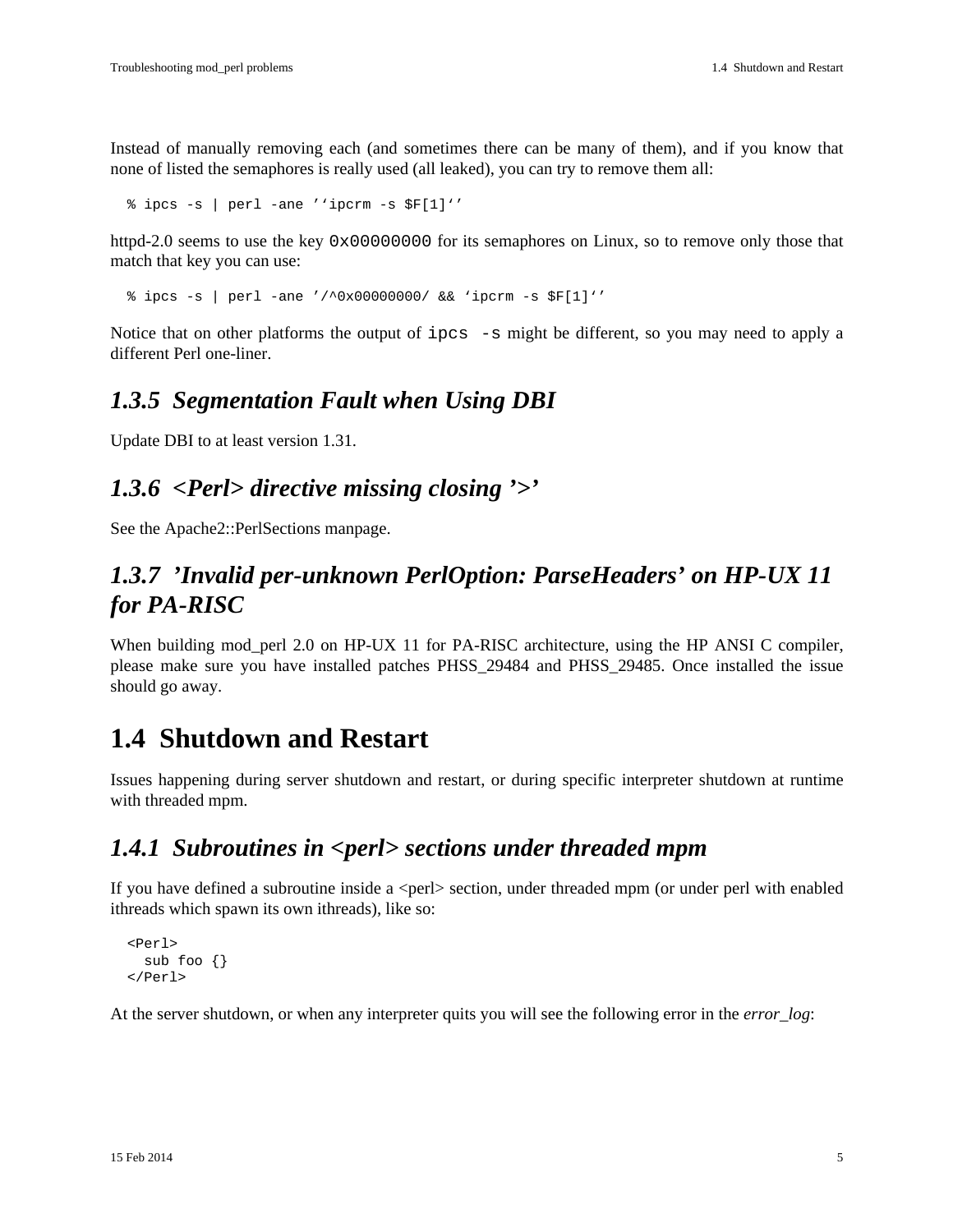```
 Attempt to free temp prematurely: SV 0x91b8e74,
 Perl interpreter: 0x8547698 during global destruction.
 Scalars leaked: 1
```
This is a bug in Perl and as of Perl 5.8.4 it's not resolved. For more information see:

<http://rt.perl.org:80/rt3/Ticket/Display.html?id=29018>

### <span id="page-5-0"></span>*1.4.2 Modules using* **Scalar::Util::weaken** *under threaded mpm*

Modules using Scalar:: Util::weaken under threaded mpm may get:

Attempt to free unreferenced scalar SV 0x8154f74.

when each interprter exits.

This is a bug in Perl and as of Perl 5.8.4 it's not resolved. For more information see:

<http://rt.perl.org:80/rt3/Ticket/Display.html?id=24660>

## <span id="page-5-1"></span>**1.5 Code Parsing and Compilation**

#### <span id="page-5-2"></span>*1.5.1 Segfault with \_\_read\_nocancel Backtrace*

If your application segfaults and you get a similar to the following backtrace:

```
 (gdb) bt
 #0 0x4030d4d1 in __read_nocancel () from /lib/tls/libpthread.so.0
 #1 0x00000000 in ?? ()
```
that usually means that you've build your non-mod\_perl modules with ithreads enabled perl. Then you have built a new perl **without** ithreads. But you didn't nuke/rebuild the old non-mod\_perl modules. Now when you try to run those, you get the above segfault. To solve the problem recompile all the modules. The easiest way to accomplish that is to either remove all the modules completely, build the new perl and then install the new modules. You could also try to create a bundle of the existing modules using CPAN.pm prior to deleting the old modules, so you can easily reinstall all the modules you previously had.

### <span id="page-5-3"></span>*1.5.2 Registry scripts fail to load with: Unrecognized character \xEF at*

*...*

Certain editors (in particular on win32) may add a UTF-8 Byte Order Marker (BOM: [http://www.unicode.org/faq/utf\\_bom.html#BOM\)](http://www.unicode.org/faq/utf_bom.html#BOM) at the beginning of the file. Since ModPerl::RegistryCooker adds extra code in front of the original script, before compiling it, it creates a situation where BOM appears past the beginning of the file, which is why the error: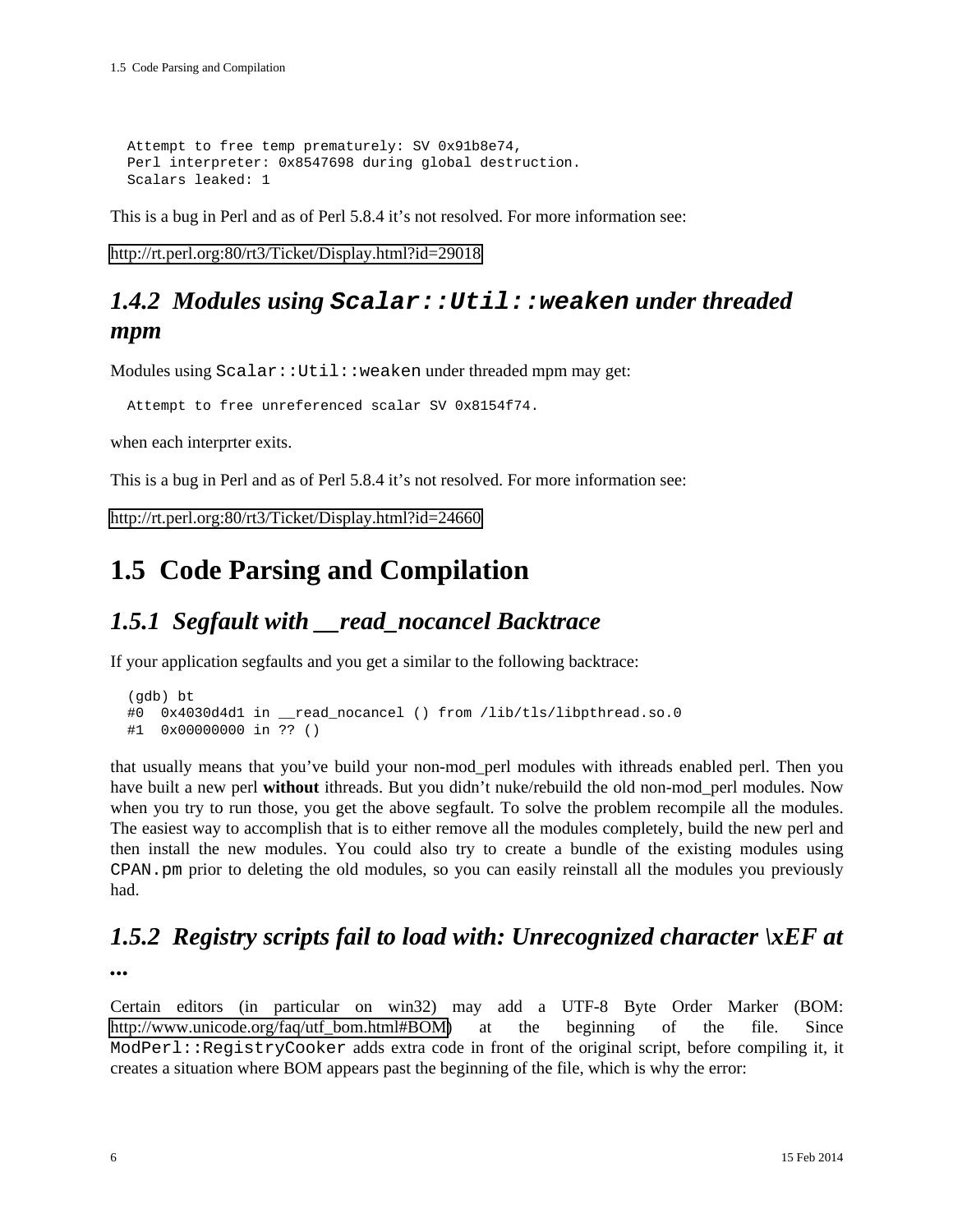```
 Unrecognized character \xEF at ...
```
is thrown by Perl.

The simplest solution is to configure your editor to not add BOMs (or switch to another editor which allows you to do that).

You could also subclass ModPerl::RegistryCooker or its existing subclasses to try to remove BOM in ModPerl::RegistryCooker::read\_script():

```
 # remove BOM
${$self->{CODE}} =~ s/^(?:
    \xet \xbbb \xbf\xfe\xtf\xff\xfe \x00\x00\xfe\xff |
     \xff\xfe\x00\x00
 )//x;
```
but do you really want to add an overhead of this operation multiple times, when you could just change the source file once? Probably not. It was also reported that on win32 the above s/// doesn't work.

## <span id="page-6-0"></span>**1.6 Runtime**

### <span id="page-6-1"></span>*1.6.1 error log is Full of Escaped*  $\langle n, \rangle$ *t, etc.*

It's an Apache "feature", see -DAP\_UNSAFE\_ERROR\_LOG\_UNESCAPED.

#### <span id="page-6-2"></span>*1.6.2 Problems with Catching Signals*

See Using Signal Handlers.

#### <span id="page-6-3"></span>*1.6.3 APR::Socket::recv: (11) Resource temporarily unavailable at ...*

You need to make sure that the socket is set to blocking IO mode before using it.

#### <span id="page-6-4"></span>*1.6.4* **APR::UUID->new** *Hanging*

See Server Hanging at the Startup.

#### <span id="page-6-5"></span>*1.6.5 Memory Leaks*

**s/// in perls 5.8.1 and 5.8.2**

p5-porters report:<http://www.xray.mpe.mpg.de/mailing-lists/perl5-porters/2003-12/msg00634.html>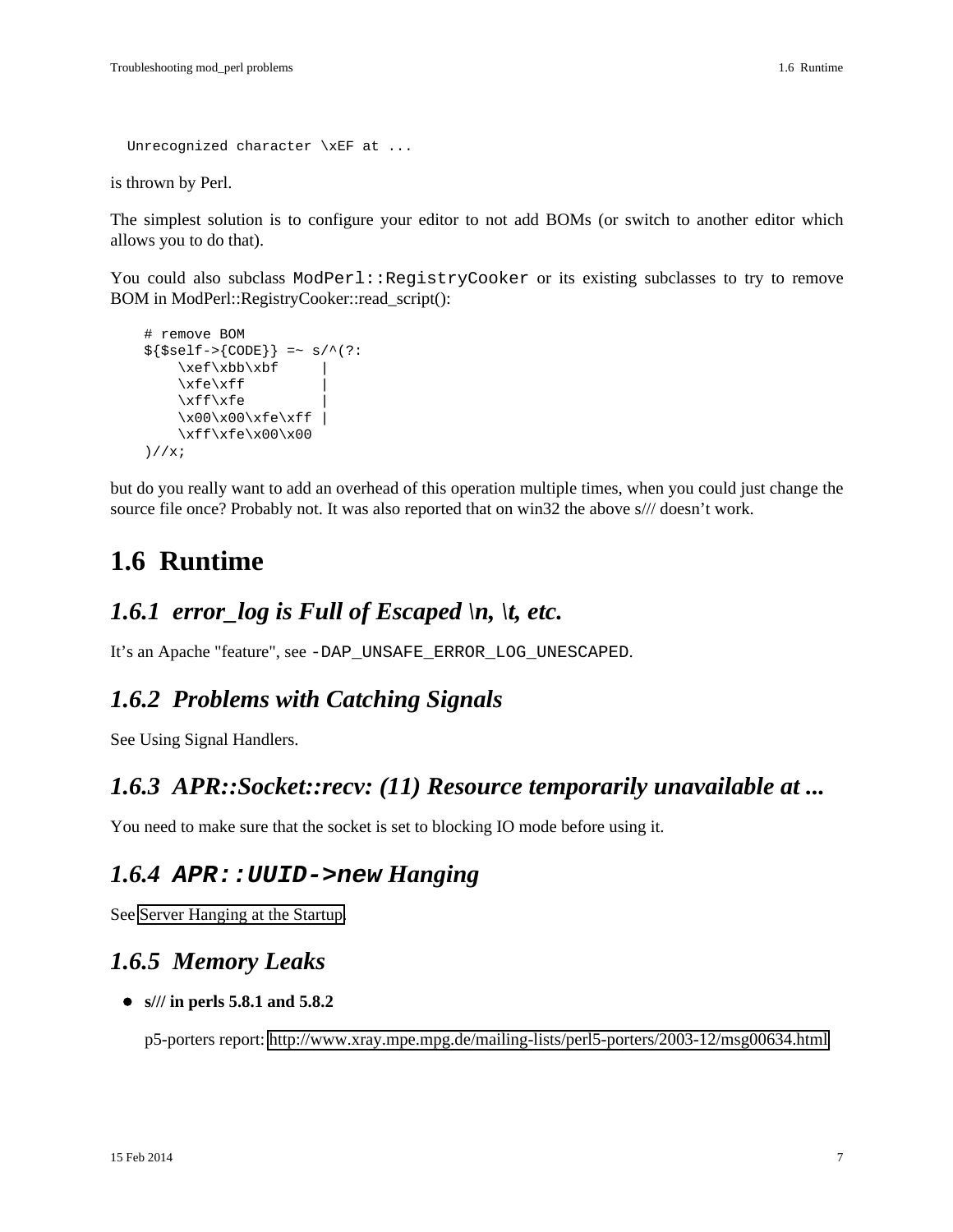Fixed in 5.8.3. There is no workaround but to upgrade to 5.8.3 or higher.

#### <span id="page-7-0"></span>*1.6.6 C Libraries Don't See* **%ENV** *Entries Set by Perl Code*

For example some people have reported problems with DBD: : Oracle (whose guts are implemented in C), which doesn't see environment variables (like ORACLE\_HOME, ORACLE\_SID, etc.) set in the perl script and therefore fails to connect.

The issue is that the C array environ[] is not thread-safe. Therefore mod\_perl 2.0 unties %ENV from the underlying environ[] array under the *perl-script* handler.

The DBD::Oracle driver or client library uses getenv() (which fetches from the environ[] array). When %ENV is untied from environ[], Perl code will see %ENV changes, but C code will not.

The *modperl* handler does not untie %ENV from environ[]. Still one should avoid setting %ENV values whenever possible. And if it is required, should be done at startup time.

In the particular case of the DBD:: drivers, you can set the variables that don't change (\$ENV{ORACLE\_HOME} and \$ENV{NLS\_LANG} in the startup file, and those that change pass via the connect() method, e.g.:

```
 my $sid = 'ynt0';
 my $dsn = 'dbi:Oracle:';
 my $user = 'username/password';
 my $password = '';
 $dbh = DBI->connect("$dsn$sid", $user, $password)
     or die "Cannot connect: " . $DBI::errstr;
```
Also remember that DBD::Oracle requires that *ORACLE\_HOME* (and any other stuff like *NSL\_LANG* stuff) be in %ENV when DBD::Oracle is loaded (which might happen indirectly via the DBI module. Therefore you need to make sure that wherever that load happens %ENV is properly set by that time.

Another solution that works **only with prefork mpm**, is to use Env::C ( <http://search.cpan.org/dist/Env-C/>). This module sets the process level environ, bypassing Perl's %ENV. This module is not thread-safe, due to the nature of environ process struct, so don't even try using it in a threaded environment.

### <span id="page-7-1"></span>*1.6.7 Error about not finding Apache.pm with CGI.pm*

You need to install at least version 3.11 of CGI.pm to work under mod\_perl 2.0, as earlier CGI.pm versions aren't mod\_perl 2.0 aware.

### <span id="page-7-2"></span>*1.6.8 20014:Error string not specified yet*

This error is reported when some undefined Apache error happens. The known cases are: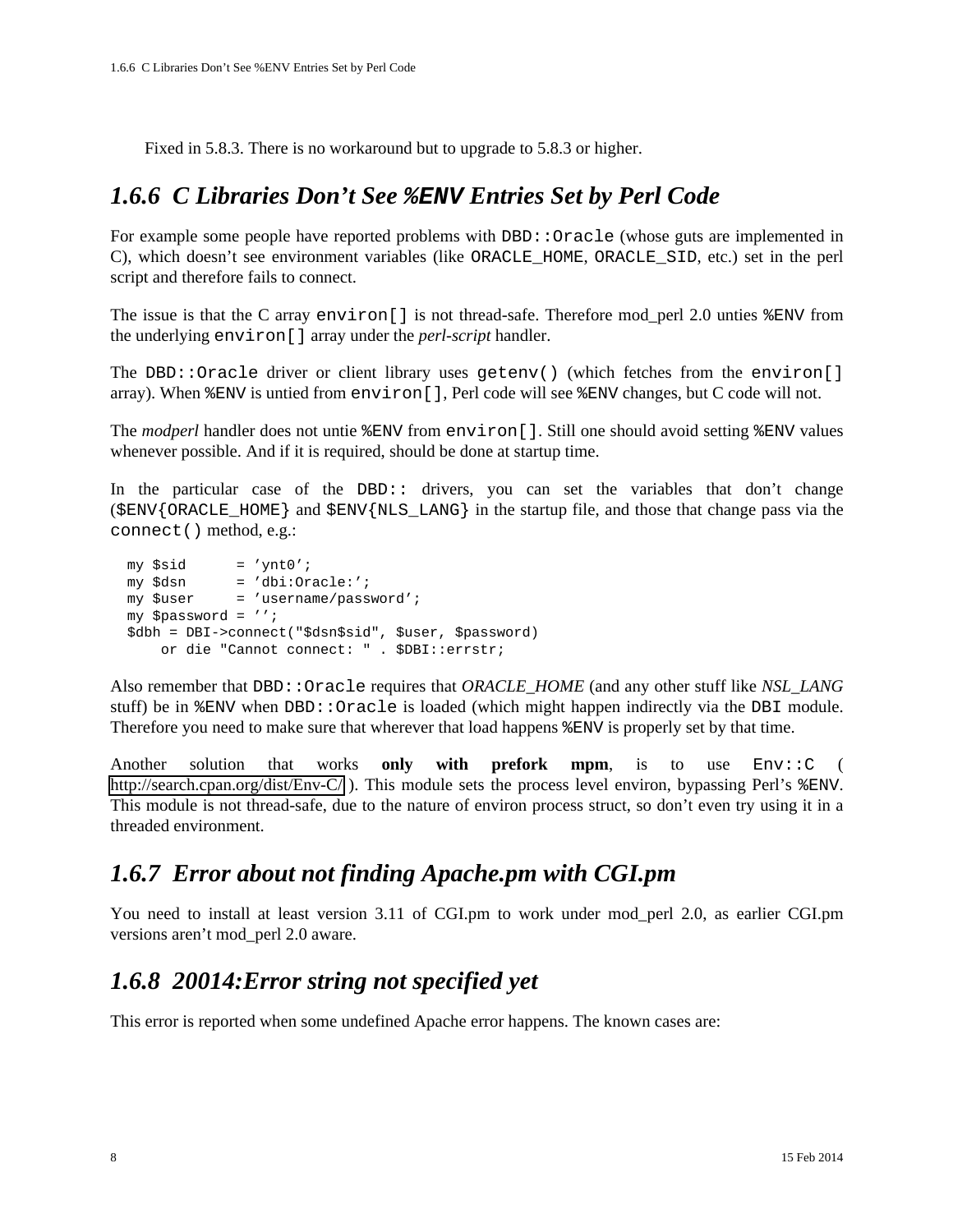#### **when using mod\_deflate**

A bug in mod\_deflate was triggering this error, when a response handler would flush the data that was flushed earlier: http://nagoya.apache.org/bugzilla/show bug.cgi?id=22259 It has been fixed in httpd-2.0.48.

### <span id="page-8-0"></span>*1.6.9 (22)Invalid argument: core\_output\_filter: writing data to the network*

Apache uses the sendfile syscall on platforms where it is available in order to speed sending of responses. Unfortunately, on some systems, Apache will detect the presence of sendfile at compile-time, even when it does not work properly. This happens most frequently when using network or other non-standard file-system.

The whole story and the solutions are documented at: <http://httpd.apache.org/docs-2.0/faq/error.html#error.sendfile>

### <span id="page-8-1"></span>*1.6.10 undefined symbol: apr\_table\_compress*

After a successful mod\_perl build, sometimes during the startup or a runtime you'd get an "undefined symbol: foo" error. The following is one possible scenario to encounter this problem and possible ways to resolve it.

Let's say you ran mod\_perl's test suite:

% make test

and got errors, and you looked in the *error\_log* file (*t/logs/error\_log*) and saw one or more "undefined symbol" errors, e.g.

```
 % undefined symbol: apr_table_compress
```
**Step 1**

From the source directory (same place you ran "make test") run:

% ldd blib/arch/auto/APR/APR.so | grep apr-

ldd is not available on all platforms, e.g. not on Darwin/OS X. Instead on Darwin/OS X, you can use their otool.

You you should get a full path, for example:

```
 libapr-0.so.0 => /usr/local/apache2/lib/libapr-0.so.0 (0x40003000)
```
or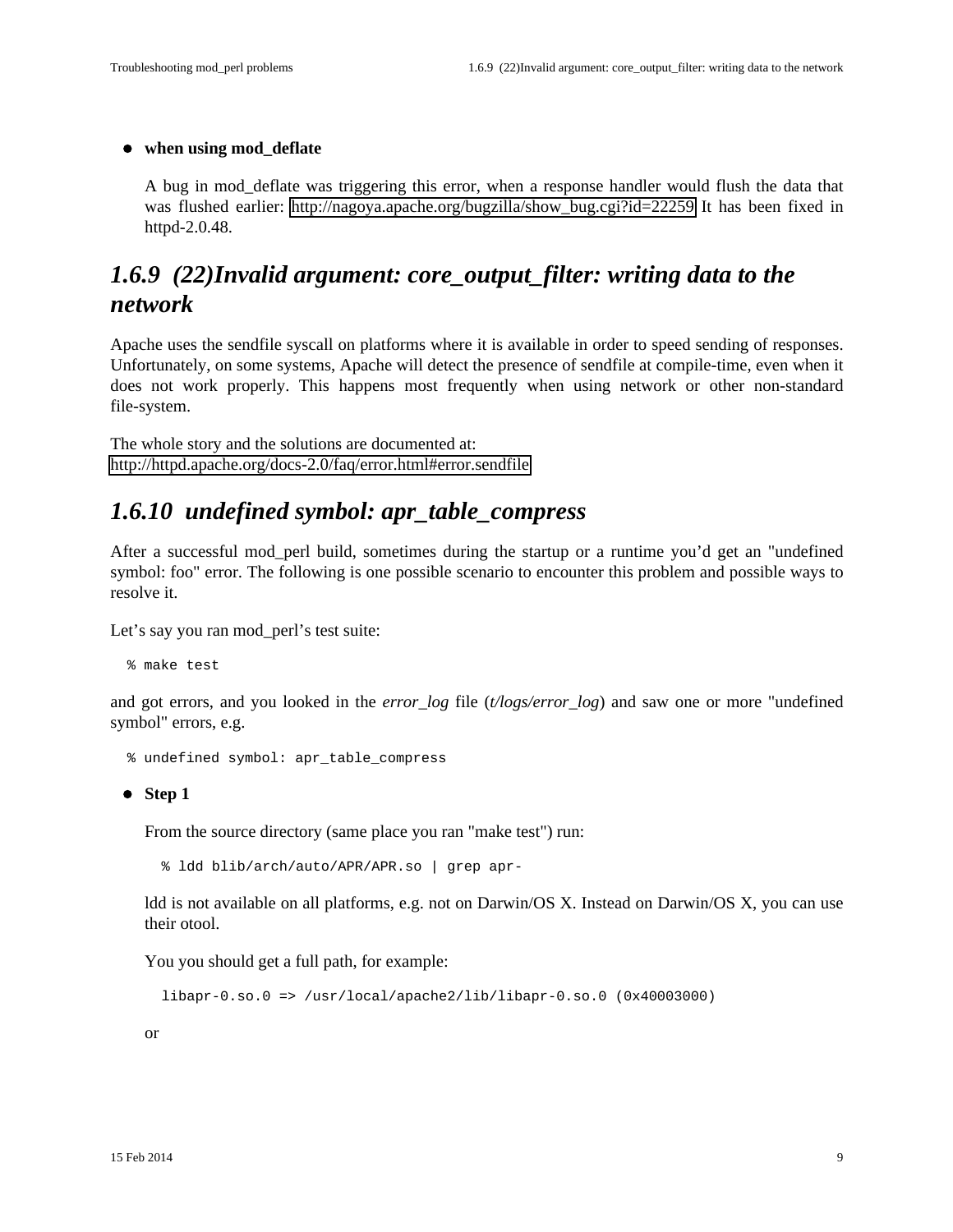libapr-0.so.0 => /some/path/to/apache/lib/libapr-0.so.0 (0x40003000)

or something like that. It's that full path to libapr-0.so.0 that you want.

#### **Step 2**

#### Do:

% nm /path/to/your/libapr-0.so.0 | grep table\_compress

for example:

% nm /usr/local/apache2/lib/libapr-0.so.0 | grep table\_compress

You should get something like this:

0000d010 T apr\_table\_compress

If you get the message:

nm: /usr/local/apache2/lib/libapr-0.so.0: no symbols

that means that the library was stripped. You probably want to obtain Apache 2.x or libapr source, matching your binary and check it instead. Or rebuild it with debugging enabled, which will not strip the symbols.

Note that the "grep table\_compress" is only an example, the exact string you are looking for is the name of the "undefined symbol" from the *error* log file. So, if you get:

undefined symbol apr holy grail

then you would do:

% nm /usr/local/apache2/lib/libapr-0.so.0 | grep holy\_grail

**Step 3**

Now, let's see what shared libraries your apache binary has. So, if in step 1 you got */usr/local/apache2/lib/libapr-0.so.0* then you will do:

% ldd /usr/local/apache2/bin/httpd

if in step 1 you got */foo/bar/apache/lib/libapr-0.so.0* then you do:

% ldd /foo/bar/apache/bin/httpd

The output should look something like this:

```
 libssl.so.2 => /lib/libssl.so.2 (0x40023000)
 libcrypto.so.2 => /lib/libcrypto.so.2 (0x40054000)
 libaprutil-0.so.0 => /usr/local/apache2/lib/libaprutil-0.so.0 (0x40128000)
 libgdbm.so.2 => /usr/lib/libgdbm.so.2 (0x4013c000)
 libdb-4.0.so => /lib/libdb-4.0.so (0x40143000)
```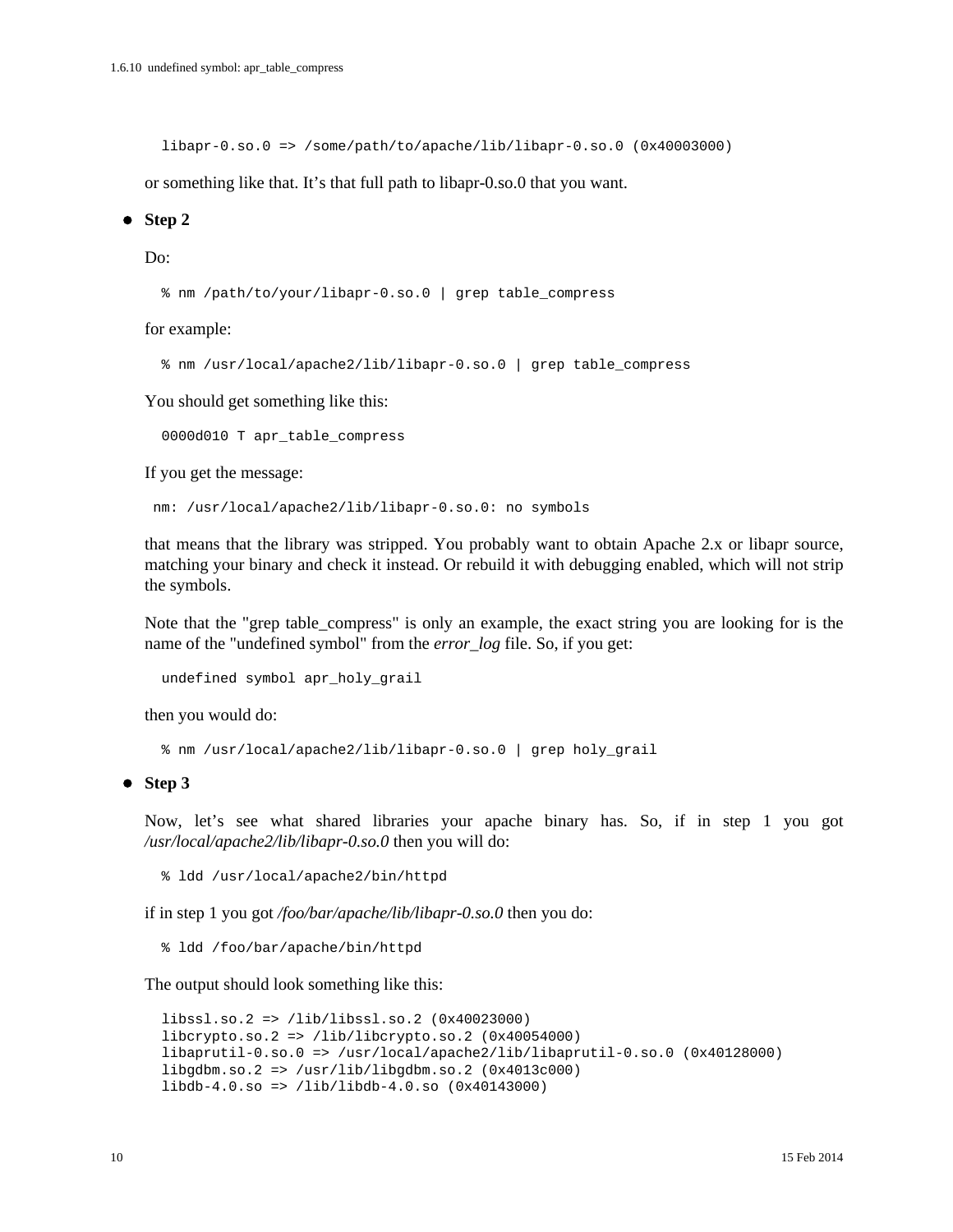```
 libexpat.so.0 => /usr/lib/libexpat.so.0 (0x401eb000)
 libapr-0.so.0 => /usr/local/apache2/lib/libapr-0.so.0 (0x4020b000)
 librt.so.1 => /lib/librt.so.1 (0x40228000)
 libm.so.6 => /lib/i686/libm.so.6 (0x4023a000)
 libcrypt.so.1 => /lib/libcrypt.so.1 (0x4025c000)
 libnsl.so.1 => /lib/libnsl.so.1 (0x40289000)
 libdl.so.2 => /lib/libdl.so.2 (0x4029f000)
 libpthread.so.0 => /lib/i686/libpthread.so.0 (0x402a2000)
 libc.so.6 => /lib/i686/libc.so.6 (0x42000000)
 /lib/ld-linux.so.2 => /lib/ld-linux.so.2 (0x40000000)
```
Those are name  $\Rightarrow$  value pairs showing the shared libraries used by the httpd binary.

Take note of the value for *libapr-0.so.0* and compare it to what you got in step 1. They should be the same, if not, then mod\_perl was compiled pointing to the wrong Apache installation. You should run "make clean" and then

% perl Makefile.pl MP\_APACHE\_CONFIG=/path/to/apache/bin/apr-config

using the correct path for the Apache installation.

**Step 4**

You should also search for extra copies of *libapr-0.so.0*. If you find one in */usr/lib* or */usr/local/lib* that will explain the problem. Most likely you have an old pre-installed apr package which gets loaded before the copy you found in step 1.

On most Linux (and Mac OS X) machines you can do a fast search with:

% locate libapr-0.so.0

which searches a database of files on your machine. The "locate" database isn't always up-to-date so a slower, more comprehensive search can be run (as root if possible):

```
 % find / -name "libapr-0.so.0*"
```
or

% find /usr/local -name "libapr-0.so.0\*"

You might get output like this:

 /usr/local/apache2.0.47/lib/libapr-0.so.0.9.4 /usr/local/apache2.0.47/lib/libapr-0.so.0 /usr/local/apache2.0.45/lib/libapr-0.so.0.9.3 /usr/local/apache2.0.45/lib/libapr-0.so.0

in which case you would want to make sure that you are configuring and compiling mod\_perl with the latest version of apache, for example using the above output, you would do: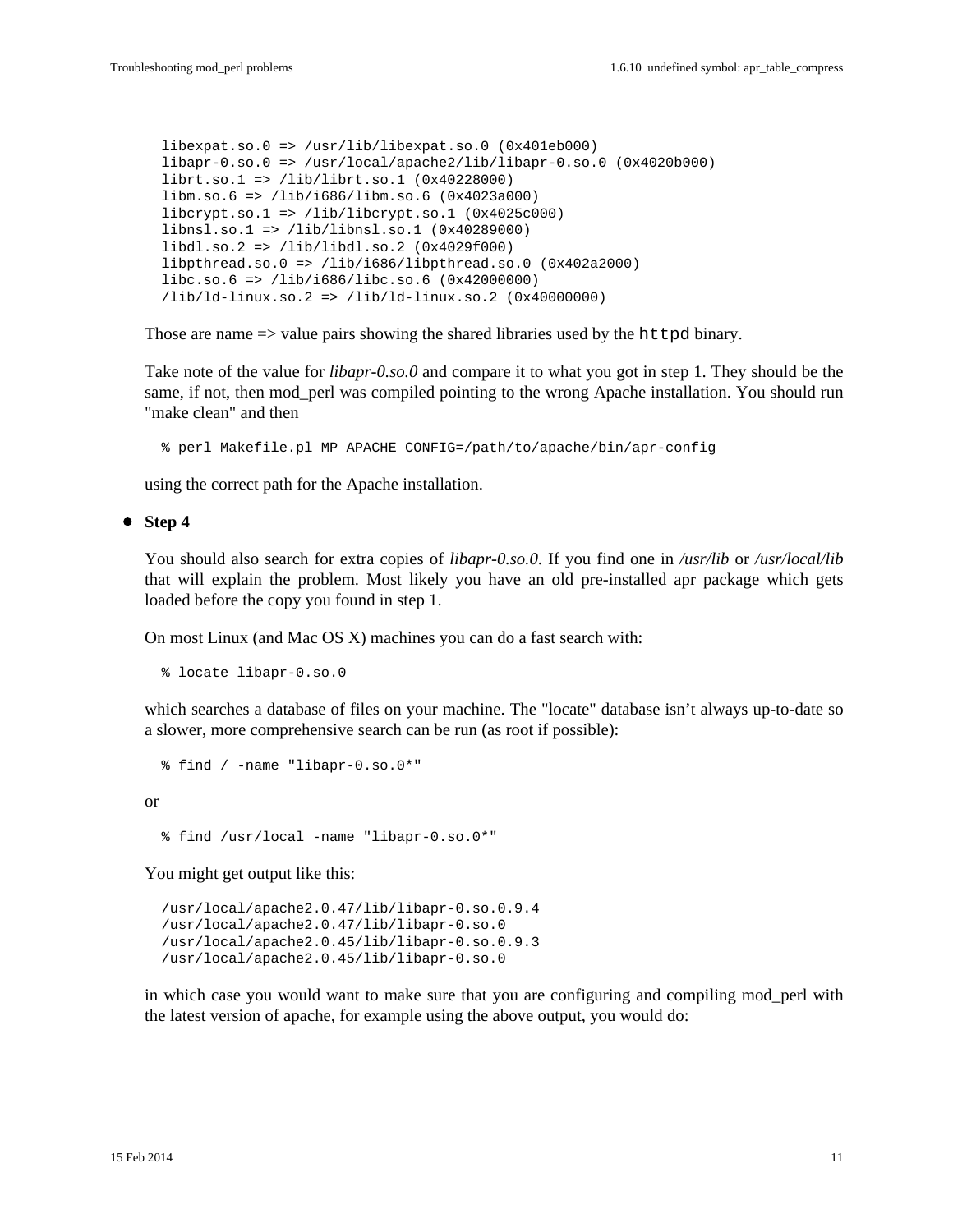```
 % perl Makefile.PL MP_AP_CONFIG=/usr/local/apache2.0.47
 % make
 % make test
```
There could be other causes, but this example shows you how to act when you encounter this problem.

### <span id="page-11-0"></span>*1.6.11 Variable \$x will not stay shared at*

This warning is normally as a result of variables that your script is sharing with subroutines globally, rather than passing by value or reference. As the cause and solution of this is virtually identical to another commonly encountered problem (Sometimes it works, sometimes it doesn't), the text is not repeated here but is instead included in that section which follows this one.

You may have read somewhere *out there* that this warning can be ignored, but if you read on you will see that you should *never* ignore the warning. The other thing that might confuse you is that this warning is normally encountered when defining subroutines within subroutines. So why would you experience it in your script where that is not the case? The reason is because mod\_perl wraps your script in its own subroutine (see the Perl Reference documentation for more details).

### <span id="page-11-1"></span>*1.6.12 Sometimes it Works, Sometimes it Doesn't*

When you start running your scripts under mod\_perl, you might find yourself in a situation where a script seems to work, but sometimes it screws up. And the more it runs without a restart, the more it screws up. Often the problem is easily detectable and solvable. You have to test your script under a server running in single process mode ( $httpd -X$ ).

Generally the problem is the result of using global variables (normally accompanied by a Variable \$x will not stay shared at warning). Because global variables don't change from one script invocation to another unless you change them, you can find your scripts do strange things.

Let's look at three real world examples:

#### <span id="page-11-2"></span>**1.6.12.1 An Easy Break-in**

The first example is amazing: Web Services. Imagine that you enter some site where you have an account, perhaps a free email account. Having read your own mail you decide to take a look at someone else's.

You type in the username you want to peek at and a dummy password and try to enter the account. On some services this will work!!!

You say, why in the world does this happen? The answer is simple: **Global Variables**. You have entered the account of someone who happened to be served by the same server child as you. Because of sloppy programming, a global variable was not reset at the beginning of the program and voila, you can easily peek into someone else's email! Here is an example of sloppy code:

```
 use vars ($authenticated);
my \zeta q = new CGI;
 my $username = $q->param('username');
 my $passwd = $q->param('passwd');
```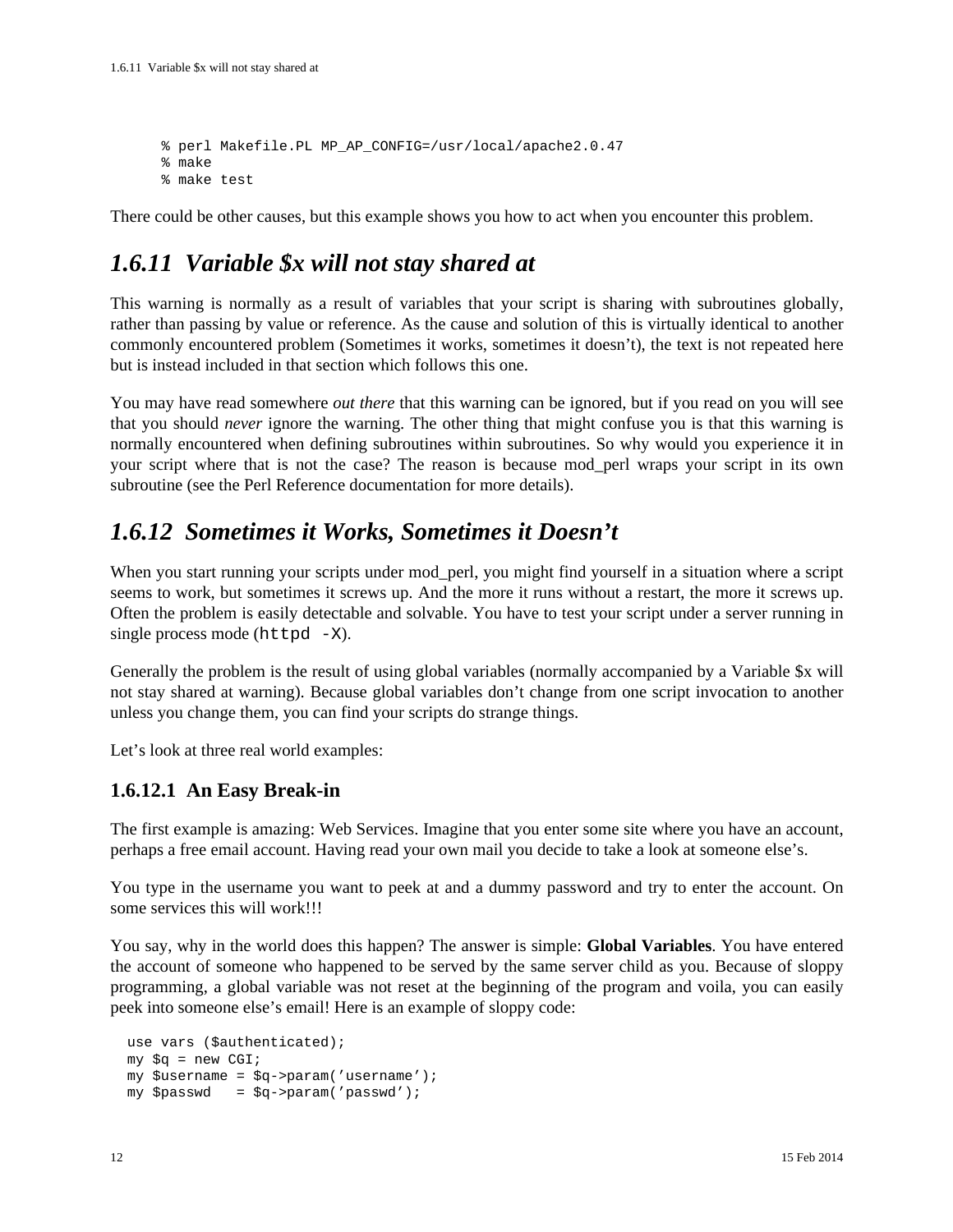```
 authenticate($username,$passwd);
   # failed, break out
 unless ($authenticated){
   print "Wrong passwd";
   exit;
 }
   # user is OK, fetch user's data
 show_user($username);
 sub authenticate{
  my ($username,$passwd) = @_;
   # some checking
   $authenticated = 1 if SOME_USER_PASSWD_CHECK_IS_OK;
 }
```
Do you see the catch? With the code above, I can type in any valid username and any dummy password and enter that user's account, provided she has successfully entered her account before me using the same child process! Since \$authenticated is global--if it becomes 1 once, it'll stay 1 for the remainder of the child's life!!! The solution is trivial--reset \$authenticated to 0 at the beginning of the program.

A cleaner solution of course is not to rely on global variables, but rely on the return value from the function.

```
my \zeta q = CGI->new;
 my $username = $q->param('username');
 my $passwd = $q->param('passwd');
 my $authenticated = authenticate($username,$passwd);
   # failed, break out
 unless ($authenticated){
   print "Wrong passwd";
   exit;
 }
   # user is OK, fetch user's data
 show_user($username);
 sub authenticate{
  my ($username,$passwd) = @_;
   # some checking
   return (SOME_USER_PASSWD_CHECK_IS_OK) ? 1 : 0;
 }
```
Of course this example is trivial--but believe me it happens!

#### <span id="page-12-0"></span>**1.6.12.2 Thinking mod\_cgi**

Just another little one liner that can spoil your day, assuming you forgot to reset the \$allowed variable. It works perfectly OK in plain mod\_cgi:

\$allowed = 1 if \$username eq 'admin';

But using mod\_perl, and if your system administrator with superuser access rights has previously used the system, anybody who is lucky enough to be served later by the same child which served your administrator will happen to gain the same rights.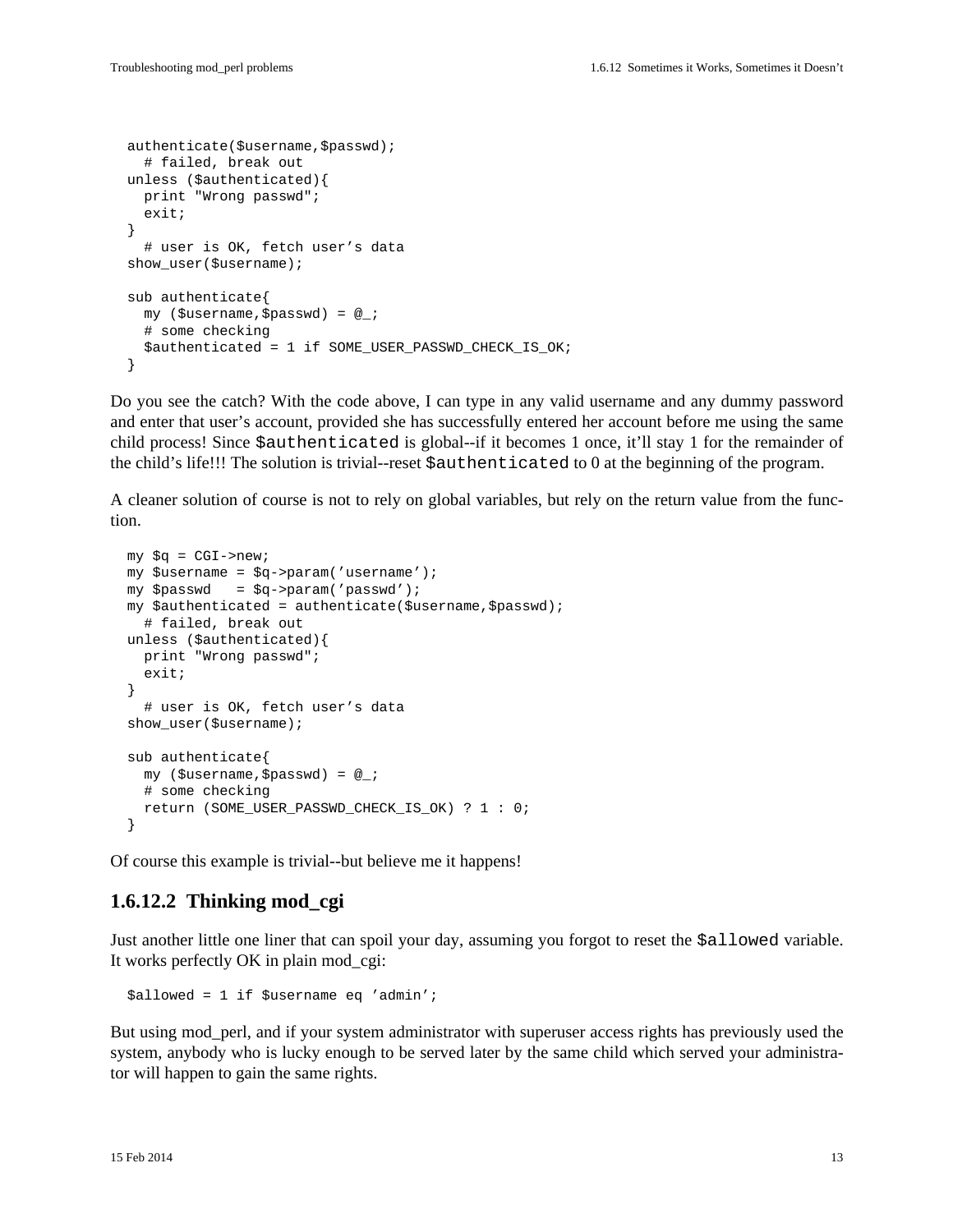The obvious fix is:

```
 $allowed = $username eq 'admin' ? 1 : 0;
```
#### <span id="page-13-0"></span>**1.6.12.3 Regular Expression Memory**

Another good example is usage of the /o regular expression modifier, which compiles a regular expression once, on its first execution, and never compiles it again. This problem can be difficult to detect, as after restarting the server each request you make will be served by a different child process, and thus the regex pattern for that child will be compiled afresh. Only when you make a request that happens to be served by a child which has already cached the regex will you see the problem. Generally you miss that. When you press reload, you see that it works (with a new, fresh child). Eventually it doesn't, because you get a child that has already cached the regex and won't recompile because of the /o modifier.

An example of such a case would be:

```
 my $pat = $q->param("keyword");
  foreach( @list ) {
    print if /$pat/o;
 }
```
To make sure you don't miss these bugs always test your CGI in single process mode.

To solve this particular /o modifier problem refer to Compiled Regular Expressions.

For more details and further examples please see the Perl Reference documentation.

## <span id="page-13-1"></span>**1.7 Issues with APR Used Outside of mod\_perl**

It doesn't strictly belong to this document, since it's talking about APR usages outside of mod\_perl, so this may move to its own dedicated page, some time later.

Whenever using an  $APR:$ : package outside of mod perl, you need to:

use APR;

in order to load the XS subroutines. For example:

% perl -MAPR -MAPR::UUID -le 'print APR::UUID->new->format'

## <span id="page-13-2"></span>**1.8 Maintainers**

Maintainer is the person(s) you should contact with updates, corrections and patches.

**Stas Bekman**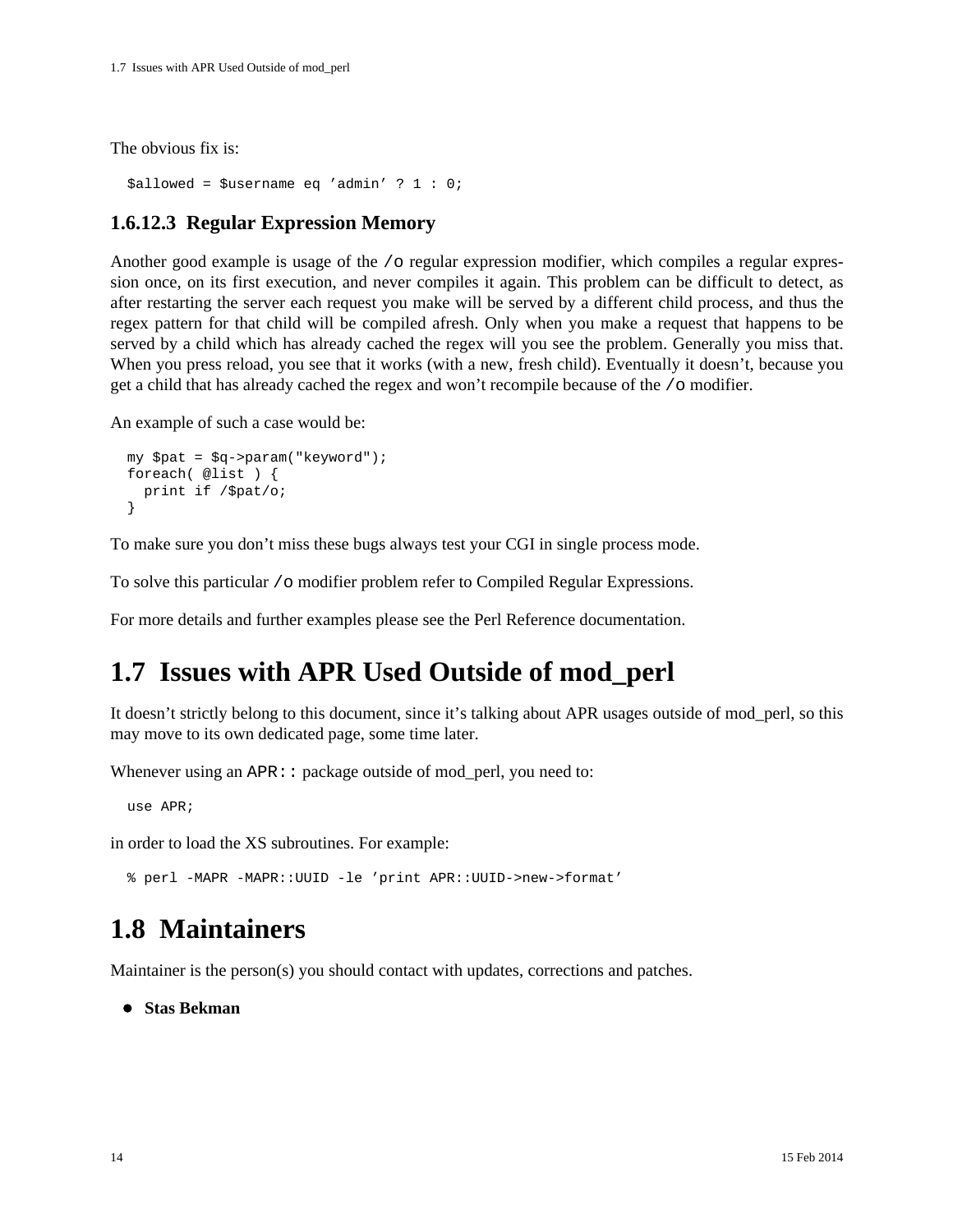# <span id="page-14-0"></span>**1.9 Authors**

#### **Stas Bekman**

Only the major authors are listed above. For contributors see the Changes file.